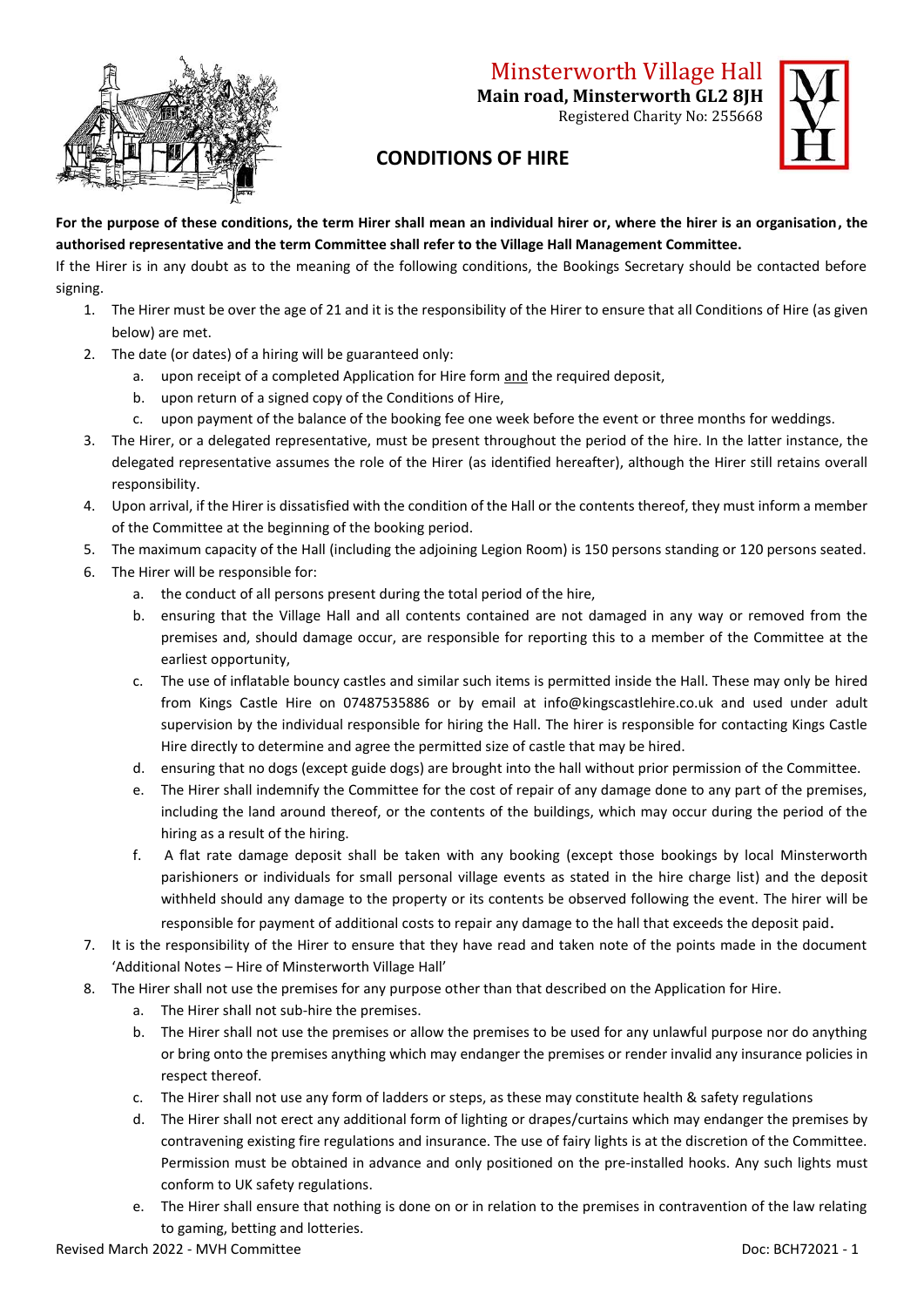- 9. The Hirer shall not allow the sale of alcoholic liquor on the premises without first applying for a Temporary Event Notice (TEN), available directly from Tewkesbury Borough Council. This includes alcohol provided as part of the cost of entrance to an event.
	- a. It is the responsibility of the Hirer to ensure that such notice is obtained, not the Village Hall.
	- b. The Hirer must notify the Bookings Secretary of their intention to apply for a TEN.
	- c. Alcohol which is consumed on the premises absolutely free of any charge whatsoever to those attending a private event does not require an occasional licence.
- 10. The Hirer shall comply with the Premises Licence issued by Tewkesbury Borough Council, a copy of which is displayed behind the bar in the British Legion room and on the outside notice board next to the front door.
- 11. It is the responsibility of the Hirer to ensure that, if preparing, serving or selling food, all relevant food health and hygiene legislation and regulations are met. **Signature of Hirer:**
- 12. The Hirer, or any caterer engaged for an event, is not permitted to introduce additional cooking equipment without first obtaining permission from the Committee (via the Bookings Secretary).
- 13. The Hirer shall ensure that any activities for children under 8 (eight) years of age comply with the provisions of The Children Act 1989 and any subsequent legislation and that only fit and proper persons have access to the children.
	- a. Additionally, it is a condition of booking that any event attended by children or juveniles (defined as under the age of 18) will be under strict supervision by responsible adults.
- 14. The Hirer shall not bring marquees, tents, caravans or campervans on to the Village Hall premises without first obtaining permission from the Committee (via the Bookings Secretary). There will be an additional charge for this.
	- a. All camping shall only be permitted on the far field.
	- b. No camp fires or charcoal barbecues are permitted. The use of gas barbecues is allowed so long as appropriate fire safety precautions are taken.
	- c. All individuals camping overnight shall adhere to the noise conditions as outlined in Point 19.a. below.
- 15. All auctions and sales are to be conducted in accordance with the current Consumer Protection legislation and the Hirer for an auction or sale event shall ensure that members of the public are not prevented from entering or leaving the premises during the event.
- 16. The Hirer shall ensure that any electrical appliances brought by him to the premises and used shall be safe and in good working order and used in a safe manner.
- 17. At the end of the period of hire, the Hirer shall be responsible for leaving the premises (including but not limited to the kitchen, the toilets and the stage) and land around in a clean and tidy condition.
	- a. Doors will be properly locked and secured,
	- b. All heaters and lights must be switched off,
	- c. All contents moved from their usual positions are returned to their original positions,
	- d. All items on the supplied 'Closedown Checklist' addressed (posted on the inside of the front door).
- In the event of these conditions not being complied with, the Committee shall be at liberty to make an additional charge. 18. All evening events must finish **by 00:00HRS** and all guests be clear of the premises **by 00:30HRS**.
	- a. It is the responsibility of the Hirer to ensure that guests leave in a quiet and respectable manner.
	- b. A flat rate noise deposit shall be taken with any booking finishing on or after 11pm and the deposit withheld should the committee receive a written noise complaint within three days of the event.
- 19. The Hirer must allow any member of the Committee free access to all parts of the premises upon request by the Chairman or Bookings Secretary.
- 20. The Committee can accept no responsibility for the loss of, or damage to, property belonging to or introduced to the Hall environs by the Hirer or persons present during the period of the hire, or for any third-party claims arising from the organisation or management of the event by the Hirer.
- 21. The Committee reserves the right to refuse bookings and, in the event of breach of these conditions, to close down proceedings and have the hall cleared.
- 22. If the Hirer wishes to cancel or postpone the booking before the date of the event and the Committee is unable to secure a replacement, repayment of the booking fee shall be at the discretion of the Committee.
- 23. The Committee reserves the right to cancel any hiring in the event of the hall being required for use as a Polling Station for a Parliamentary or Local Government election or bye-election, the hall being required for a village meeting or function or if the hall is undergoing major repairs. In these circumstances reasonable notice will be given.